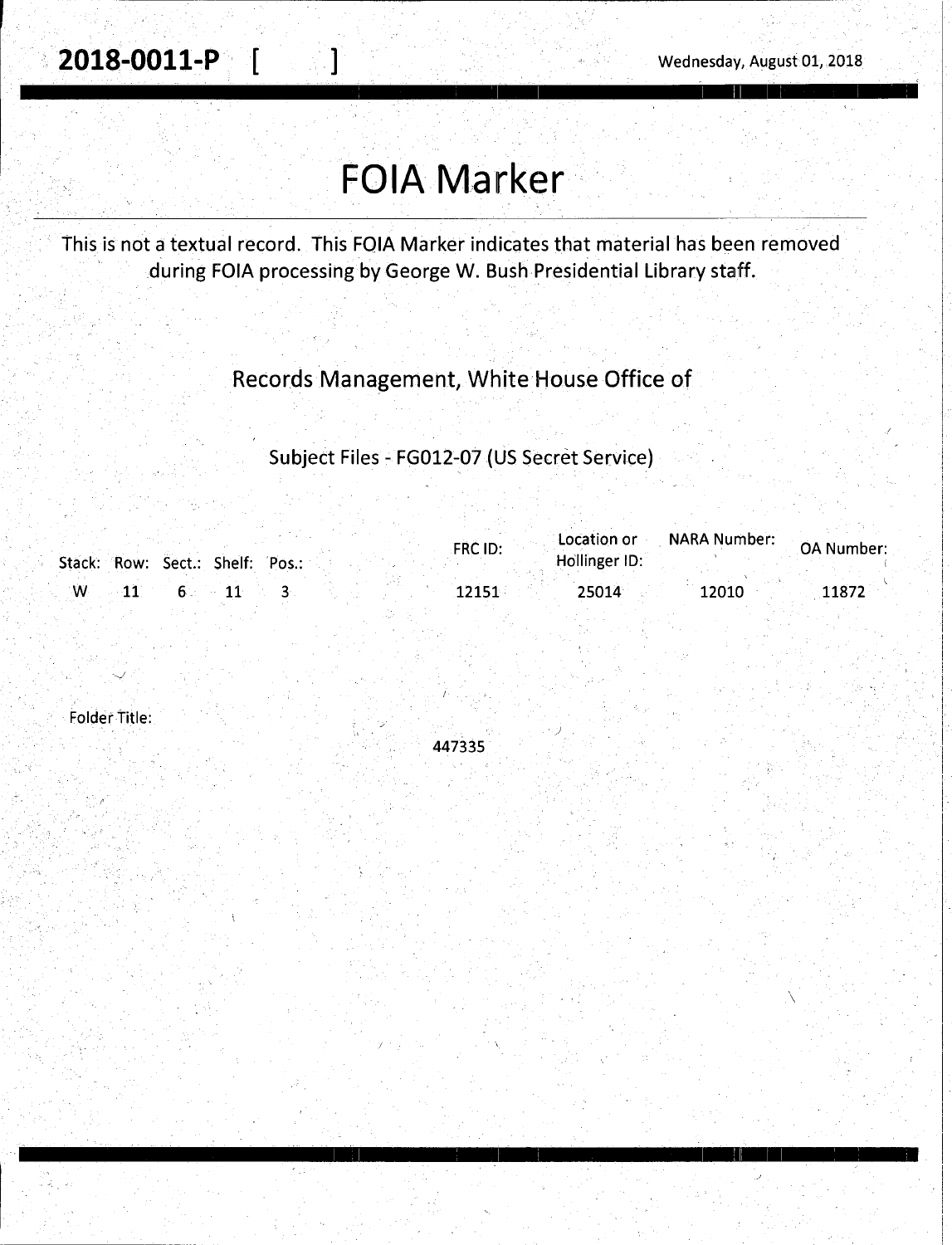## **Withdrawn/Redacted Material**  The George W. Bush Library

| <b>DOCUMENT FORM</b><br>NO.    |                                                                                       | <b>SUBJECT/TITLE</b>                                                                                                                                                                                                                                                                                                                                                                                                                                                                                                                                                |                                                                                                                                                                                                                                                                                                                                                                                                                                                                                                                                                                                                                                                                                                                                                                                                        | <b>PAGES</b> | <b>DATE</b> | <b>RESTRICTION(S)</b> |
|--------------------------------|---------------------------------------------------------------------------------------|---------------------------------------------------------------------------------------------------------------------------------------------------------------------------------------------------------------------------------------------------------------------------------------------------------------------------------------------------------------------------------------------------------------------------------------------------------------------------------------------------------------------------------------------------------------------|--------------------------------------------------------------------------------------------------------------------------------------------------------------------------------------------------------------------------------------------------------------------------------------------------------------------------------------------------------------------------------------------------------------------------------------------------------------------------------------------------------------------------------------------------------------------------------------------------------------------------------------------------------------------------------------------------------------------------------------------------------------------------------------------------------|--------------|-------------|-----------------------|
| 001                            | Memorandum                                                                            | U.S.S.S. WAVES Electronic Data - To: Brett<br>Kavanaugh - From: Terry Good                                                                                                                                                                                                                                                                                                                                                                                                                                                                                          |                                                                                                                                                                                                                                                                                                                                                                                                                                                                                                                                                                                                                                                                                                                                                                                                        |              | 03/28/2001  | P5;                   |
|                                |                                                                                       |                                                                                                                                                                                                                                                                                                                                                                                                                                                                                                                                                                     |                                                                                                                                                                                                                                                                                                                                                                                                                                                                                                                                                                                                                                                                                                                                                                                                        |              |             |                       |
|                                |                                                                                       |                                                                                                                                                                                                                                                                                                                                                                                                                                                                                                                                                                     |                                                                                                                                                                                                                                                                                                                                                                                                                                                                                                                                                                                                                                                                                                                                                                                                        |              |             |                       |
|                                |                                                                                       |                                                                                                                                                                                                                                                                                                                                                                                                                                                                                                                                                                     |                                                                                                                                                                                                                                                                                                                                                                                                                                                                                                                                                                                                                                                                                                                                                                                                        |              |             |                       |
|                                |                                                                                       |                                                                                                                                                                                                                                                                                                                                                                                                                                                                                                                                                                     |                                                                                                                                                                                                                                                                                                                                                                                                                                                                                                                                                                                                                                                                                                                                                                                                        |              |             |                       |
|                                |                                                                                       |                                                                                                                                                                                                                                                                                                                                                                                                                                                                                                                                                                     |                                                                                                                                                                                                                                                                                                                                                                                                                                                                                                                                                                                                                                                                                                                                                                                                        |              |             |                       |
|                                |                                                                                       |                                                                                                                                                                                                                                                                                                                                                                                                                                                                                                                                                                     |                                                                                                                                                                                                                                                                                                                                                                                                                                                                                                                                                                                                                                                                                                                                                                                                        |              |             |                       |
|                                | <b>COLLECTION TITLE:</b><br>Records Management, White House Office of                 |                                                                                                                                                                                                                                                                                                                                                                                                                                                                                                                                                                     |                                                                                                                                                                                                                                                                                                                                                                                                                                                                                                                                                                                                                                                                                                                                                                                                        |              |             |                       |
| <b>SERIES:</b>                 | Subject Files - FG012-07 (US Secret Service)                                          |                                                                                                                                                                                                                                                                                                                                                                                                                                                                                                                                                                     |                                                                                                                                                                                                                                                                                                                                                                                                                                                                                                                                                                                                                                                                                                                                                                                                        |              |             |                       |
| <b>FOLDER TITLE:</b><br>447335 |                                                                                       |                                                                                                                                                                                                                                                                                                                                                                                                                                                                                                                                                                     |                                                                                                                                                                                                                                                                                                                                                                                                                                                                                                                                                                                                                                                                                                                                                                                                        |              |             |                       |
| <b>FRC ID:</b><br>12151        |                                                                                       |                                                                                                                                                                                                                                                                                                                                                                                                                                                                                                                                                                     |                                                                                                                                                                                                                                                                                                                                                                                                                                                                                                                                                                                                                                                                                                                                                                                                        |              |             |                       |
|                                | Presidential Records Act - [44 U.S.C. 2204(a)]                                        |                                                                                                                                                                                                                                                                                                                                                                                                                                                                                                                                                                     | <b>RESTRICTION CODES</b><br>Freedom of Information Act - [5 U.S.C. 552(b)]                                                                                                                                                                                                                                                                                                                                                                                                                                                                                                                                                                                                                                                                                                                             |              |             |                       |
| $2201(3)$ .                    | financial information $[(a)(4)$ of the PRA]<br>personal privacy $[(a)(6)$ of the PRA] | P1 National Security Classified Information [(a)(1) of the PRA]<br>P2 Relating to the appointment to Federal office $[(a)(2)$ of the PRA<br>P3 Release would violate a Federal statute $[(a)(3)$ of the PRA]<br>P4 Release would disclose trade secrets or confidential commercial or<br>P5 Release would disclose confidential advice between the President<br>and his advisors, or between such advisors [a](5) of the PRA]<br>P6 Release would constitute a clearly unwarranted invasion of<br>PRM. Personal record misfile defined in accordance with 44 U.S.C. | b(1) National security classified information [(b)(1) of the FOIA]<br>b(2) Release would disclose internal personnel rules and practices of<br>an agency $[(b)(2)$ of the FOIA.<br>$b(3)$ Release would violate a Federal statute $(6)(3)$ of the FOIA]<br>b(4) Release would disclose trade secrets or confidential or financial<br>information $($ b $)($ 4 $)$ of the FOIA $]$<br>b(6) Release would constitute a clearly unwarranted invasion of<br>personal privacy [(b)(6) of the FOIA]<br>b(7) Release would disclose information compiled for law enforcement<br>purposes $[(b)(7)$ of the FOIA.<br>b(8) Release would disclose information concerning the regulation of<br>financial institutions $[(b)(8)$ of the FOIA]<br>b(9) Release would disclose geological or geophysical information |              |             |                       |

Deed of Gift Restrictions

- A. Closed by Executive Order 13526 governing access to national . security information.
- 8. Closed by statute or by the agency which originated the document. C. Closed in accordance with restrictions contained in donor's deed · of gift.

### , I I ! I I ,

·

Court Sealed - The document is Withheld under a court seal and is not subject to

concerning wells  $[(b)(9)$  of the FOIA]

Records Not Subject to FOIA

the Freedom of Information Act.